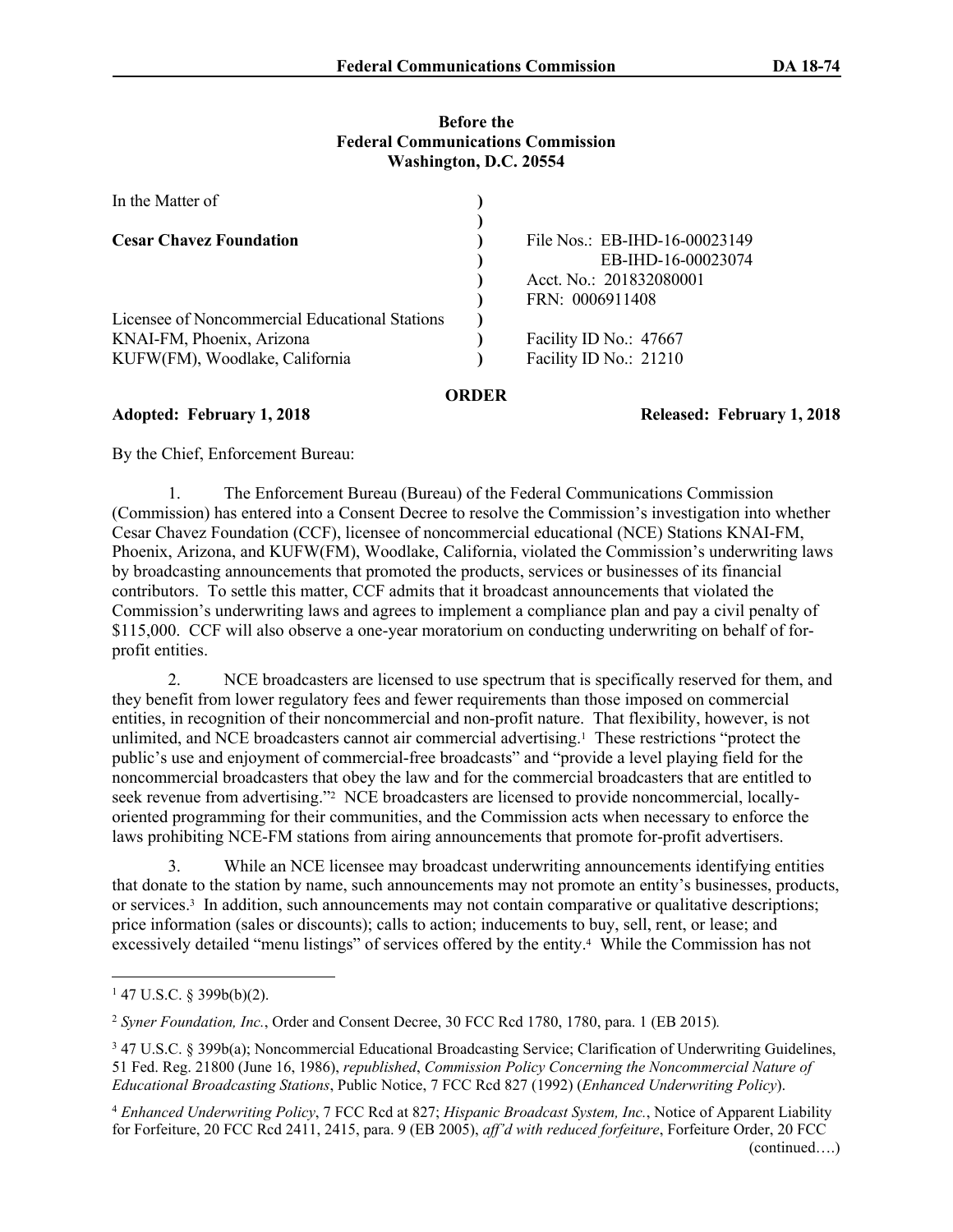adopted any quantitative guidelines on underwriting announcements, it has found that the longer the announcement, the more likely it is to contain material that is inconsistent with their "identification only" purpose.<sup>5</sup> At the same time, however, the Commission has acknowledged that it is at times difficult to distinguish between language that promotes versus that which merely identifies the underwriter.<sup>6</sup> Consequently, the Commission expects that licensees exercise reasonable "good faith" judgment in this area and affords some latitude to the judgments of licensees who do so.<sup>7</sup>

4. After reviewing the terms of the Consent Decree and evaluating the facts before us, we find that the public interest would be served by adopting the Consent Decree and terminating the referenced investigation regarding CCF's compliance with Section 399B of the Communications Act of 1934, as amended (Act),<sup>8</sup> and Section 73.503(d) of the Commission's rules (Rules).<sup>9</sup>

5. In the absence of material new evidence relating to this matter, we conclude that our investigation raises no substantial or material questions of fact as to whether CCF possesses the basic qualifications, including those related to character, to hold or obtain any Commission license or authorization.

6. Accordingly, **IT IS ORDERED** that, pursuant to Section  $4(i)$  of the Act<sup>10</sup> and the authority delegated by Sections 0.111 and 0.311 of the Rules,<sup>11</sup> the Consent Decree **IS ADOPTED** and its terms incorporated by reference.

7. **IT IS FURTHER ORDERED** that the above-captioned investigation **IS TERMINATED**.

8. **IT IS FURTHER ORDERED** that any third-party complaints and allegations against CCF and/or Stations KNAI-FM, Phoenix, Arizona, and KUFW(FM), Woodlake, California, related to the above-captioned investigation that are pending before the Bureau as of the date of this Consent Decree **ARE DISMISSED**.

(Continued from previous page)

7  *Id.*

8 47 U.S.C. § 399b.

 $947$  CFR § 73.503(d).

<sup>10</sup> 47 U.S.C. § 154(i).

11 47 CFR §§ 0.111, 0.311.

Rcd 12008 (EB 2005); *Xavier University*, Memorandum Opinion and Order, 5 FCC Rcd 4920, 4920-21, paras. 3, 6 (1990) (*Xavier*).

<sup>5</sup> *Enhanced Underwriting Policy*; *cf. Board of Education of New York (WNYE-TV)*, Letter of Caution, 7 FCC Rcd 6864 (MMB 1992).

<sup>6</sup> *Xavier*, 5 FCC Rcd at 4921, para. 6 (citing *Commission Policy Concerning the Noncommercial Nature of Educational Broadcasting Stations*, Memorandum Opinion and Order, 90 FCC 2d 895, 911 (1982) (subsequent history omitted)).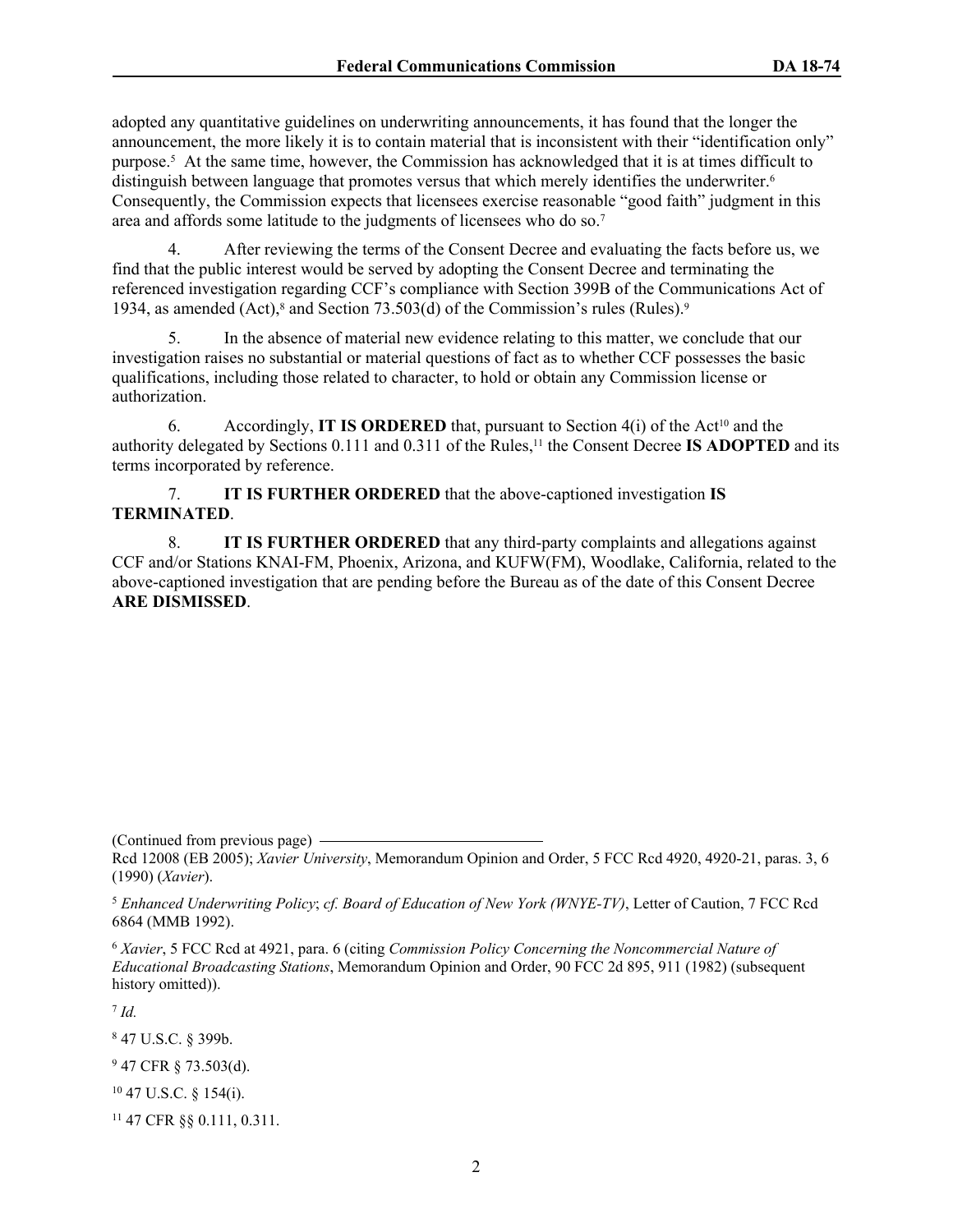9. **IT IS FURTHER ORDERED** that a copy of this Order and Consent Decree shall be sent by first class mail and certified mail, return receipt requested, to Brad C. Deutsch, Esq., and John Crigler, Esq., Attorneys for Cesar Chavez Foundation, Garvey Schubert Barer, 1000 Potomac Street, NW, Suite 200, Washington, DC 20007.

#### FEDERAL COMMUNICATIONS COMMISSION

Rosemary C. Harold Chief Enforcement Bureau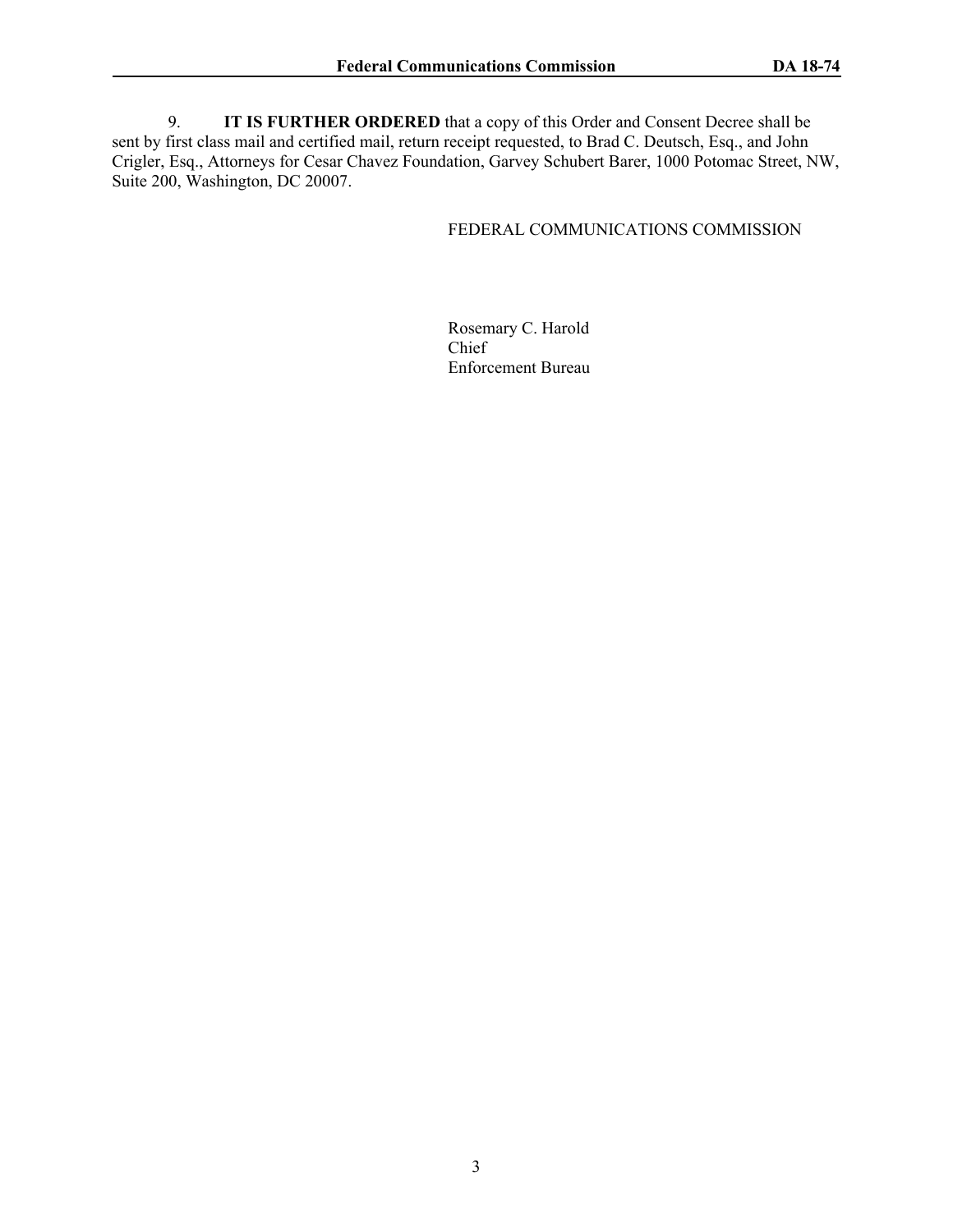#### **Before the Federal Communications Commission Washington, D.C. 20554**

| In the Matter of                               |                               |
|------------------------------------------------|-------------------------------|
|                                                |                               |
| <b>Cesar Chavez Foundation</b>                 | File Nos.: EB-IHD-16-00023149 |
|                                                | EB-IHD-16-00023074            |
|                                                | Acct. No.: 201832080001       |
|                                                | FRN: 0006911408               |
| Licensee of Noncommercial Educational Stations |                               |
| KNAI-FM, Phoenix, Arizona                      | Facility ID No.: 47667        |
| KUFW(FM), Woodlake, California                 | Facility ID No.: 21210        |

## **CONSENT DECREE**

1. The Enforcement Bureau (Bureau) of the Federal Communications Commission and Cesar Chavez Foundation (CCF), licensee of Stations KNAI-FM, Phoenix, Arizona, and KUFW(FM), Woodlake, California, by their authorized representatives, hereby enter into this Consent Decree for the purpose of terminating the Bureau's investigation into whether CCF violated Section 399B of the Communications Act of 1934, as amended (Act), and Section 73.503(d) of the Commission's rules (Rules) with regard to noncommercial educational (NCE) Stations KNAI-FM, Phoenix, Arizona, and KUFW(FM), Woodlake, California.<sup>1</sup>

## **I. DEFINITIONS**

- 2. For the purposes of this Consent Decree, the following definitions shall apply:
	- (a) "Act" means the Communications Act of 1934, as amended.<sup>2</sup>
	- (b) "Adopting Order" means an order of the Bureau adopting the terms of this Consent Decree without change, addition, deletion, or modification.
	- (c) "Bureau" means the Enforcement Bureau of the Federal Communications **Commission**
	- (d) "CCF" means Cesar Chavez Foundation, and its affiliates, subsidiaries, predecessors-in-interest, and successors-in-interest.
	- (e) "Commission" and "FCC" mean the Federal Communications Commission and any or all of its bureaus and offices.
	- (f) "Communications Laws" means collectively, the Act, the Rules, and the published and promulgated orders and decisions of the Commission to which each Commission licensee, including CCF, is subject by virtue of its being a Commission licensee, including but not limited to the Underwriting Laws.
	- (g) "Complaints" means, individually or collectively, the third-party submissions received by, or in the possession of, the Bureau and alleging violation of the Underwriting Laws, as described in this Consent Decree at Paragraph 4.
	- (h) "Compliance Manual" means the part of the Underwriting Compliance Plan that explains the Underwriting Laws and sets forth the Operating Procedures that

<sup>1</sup> 47 U.S.C. § 399b; 47 CFR § 73.503(d).

<sup>2</sup> 47 U.S.C. § 151 *et seq*.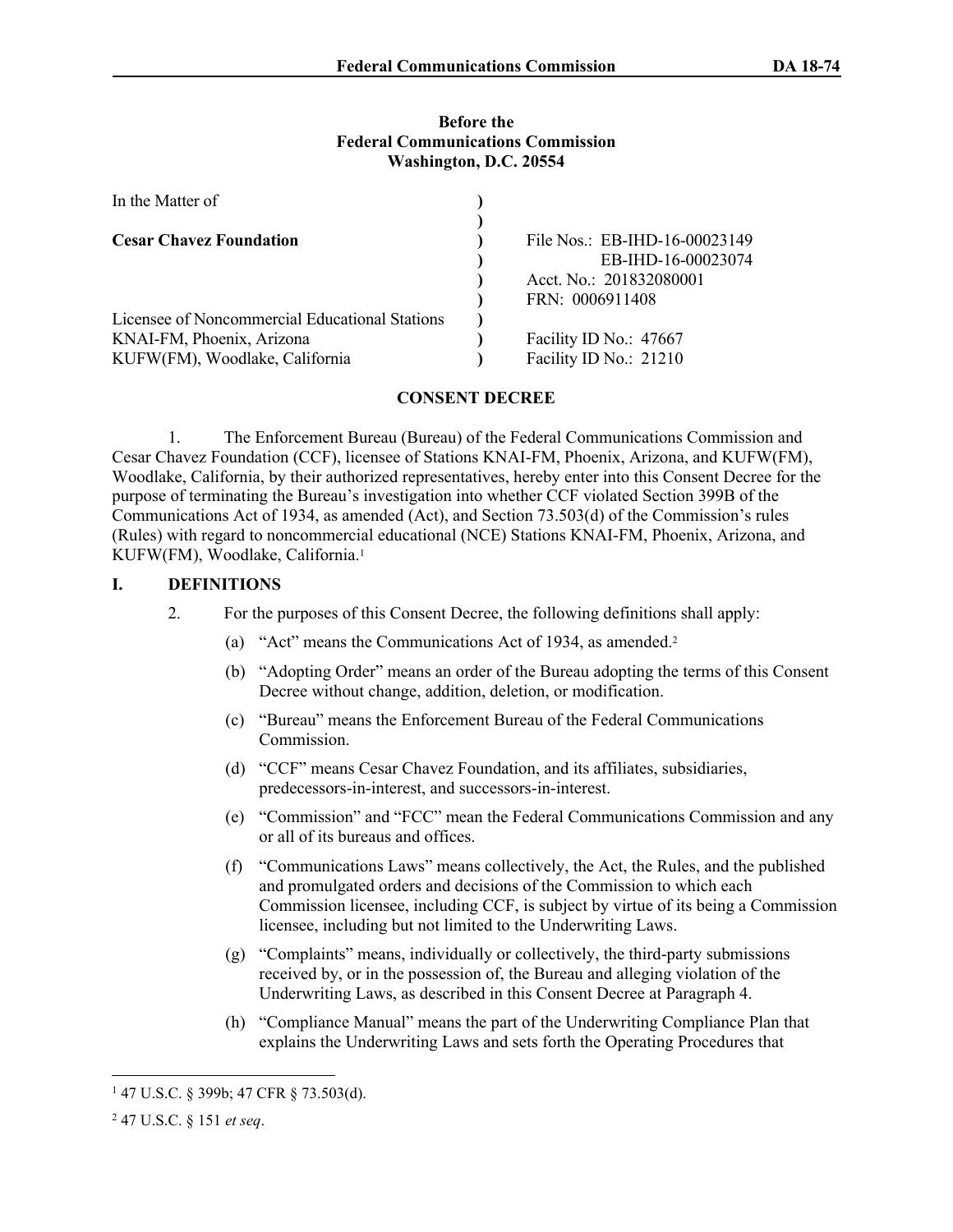Covered Employees shall follow to help ensure CCF's compliance with the Communications Laws, including the Underwriting Laws, pursuant to Paragraph  $12(d)$ .

- (i) "Compliance Officer" means an independent FCC regulatory counsel or other third party with the requisite corporate and organizational authority to serve in this capacity, and if the latter, in consultation with and assisted by outside regulatory counsel.
- (j) "Compliance Reports" shall mean the reports that CCF shall file pursuant to Paragraph 14.
- (k) "Covered Employee" means all employees and agents of CCF who perform, or supervise, oversee, or manage the performance of duties related to CCF's responsibilities under the Communications Laws, including the Underwriting Laws.
- (l) "Effective Date" means the date by which both the Bureau and CCF have signed the Consent Decree.
- (m) "Investigation" means the investigation commenced by the Bureau in EB-IHD-16- 00023149 and EB-IHD-16-00023074, regarding whether CCF violated the Underwriting Laws.
- (n) "KNAI" means noncommercial educational station KNAI-FM, Phoenix, Arizona (Facility ID 47667).
- (o) "KUFW" means noncommercial educational station KUFW(FM), Woodlake, California (Facility ID 21210).
- (p) "Operating Procedures" means the standard, internal operating procedures and compliance policies established by CCF to implement the Underwriting Compliance Plan.
- (q) "Parties" means CCF and the Bureau, each of which is a "Party."
- (r) "Rules" means the Commission's regulations found in Title 47 of the Code of Federal Regulations.
- (s) "Stations" means, individually or collectively, KNAI and/or KUFW.
- (t) "Underwriting Announcement" means any announcement, message, or other program material, broadcast over a noncommercial station licensed to CCF, or by any of its successors, assigns, or transferees, made in exchange for consideration, on behalf of any for-profit entity.
- (u) "Underwriting Compliance Checklist" means the obligation under Paragraph 12(c) that describes the steps that a Covered Employee must follow to ensure that all material approved for broadcast is consistent with relevant past Commission precedent regarding the Underwriting Laws.
- (v) "Underwriting Compliance Plan" means the compliance obligations, program, and procedures described in this Consent Decree at Paragraph 12.
- (w) "Underwriting Compliance Training Program" means the requirements of the Underwriting Compliance Plan as detailed in Paragraph 12(e).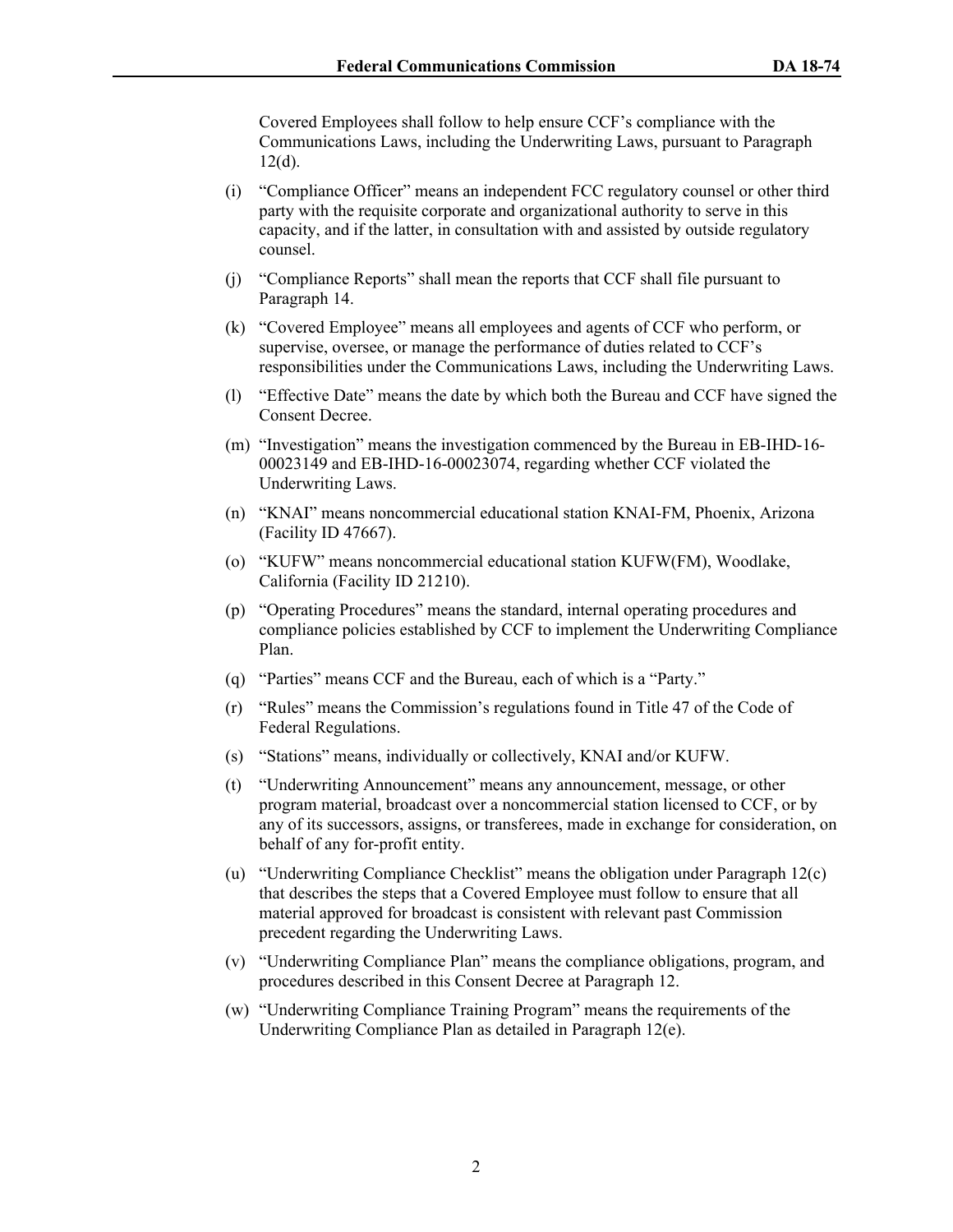(x) "Underwriting Laws" means, individually or collectively, Section 399B of the Act, and Section  $73.503(d)$  of the Rules,<sup>3</sup> and the decisions and orders of the Commission interpreting these provisions.

## **II. BACKGROUND**

3. The Underwriting Laws define an advertisement as programming material broadcast "in exchange for any remuneration" and intended to "promote any service, facility, or product" of for-profit entities.<sup>4</sup> Section 399B(b)(2) of the Act specifically provides that noncommercial educational stations may not broadcast advertisements.<sup>5</sup> Although contributors of funds to such stations may receive on-air acknowledgements of their support, the Commission has held that such acknowledgements are for identification purposes only and must not promote the contributors' products, services, or businesses.<sup>6</sup> Specifically, such announcements must not contain comparative or qualitative descriptions, price information, calls to action, or inducements to buy, sell, rent, or lease.<sup>7</sup>

The Commission received multiple Complaints from the same complainant alleging that CCF violated the Underwriting Laws by airing announcements on the Stations from August 2016 to March 2017, which impermissibly promoted their for-profit underwriters' products or services and contained qualitative descriptions and comparative language, pricing information, and calls to action.<sup>8</sup> The Bureau issued multiple letters of inquiry seeking more information about the complained-of programming and CCF's efforts to comply with the Underwriting Laws.<sup>9</sup> CCF responded,<sup>10</sup> confirming it

<sup>6</sup>Noncommercial Educational Broadcasting Service; Clarification of Underwriting Guidelines, 51 Fed. Reg. 21800 (June 16, 1986), *republished*, *Commission Policy Concerning the Noncommercial Nature of Educational Broadcasting Stations*, Public Notice, 7 FCC Rcd 827 (1992).

<sup>7</sup>*Id*.; *see Xavier University,* Memorandum Opinion and Order, 5 FCC Rcd 4920, 4921, para. 6 (1990) (citing *Commission Policy Concerning the Noncommercial Nature of Educational Broadcast Stations*, Memorandum Opinion and Order, 90 FCC 2d 895 (1982) (subsequent history omitted)).

<sup>8</sup>*See* Letter from Scott Woodworth, Edinger Associates PLLC, Counsel to Gerawan Farming, Inc., and David Hawe, to Investigations and Hearings Division, Enforcement Bureau, FCC (filed Oct. 17, 2016) (on file in EB-IHD-16- 00023074); Letter from Scott Woodworth, Edinger Associates PLLC, Counsel to Gerawan Farming, Inc., and David Hawe, to Investigations and Hearings Division, Enforcement Bureau, FCC (filed Oct. 27, 2016) (on file in EB-IHD-16-00023149); Letter from Scott Woodworth, Edinger Associates PLLC, Counsel to Gerawan Farming, Inc., and David Hawe, to Investigations and Hearings Division, Enforcement Bureau, FCC (filed Mar. 23, 2017) (on file in EB-IHD-16-00023149) (Complaints).

<sup>9</sup> Letter of Inquiry from Matthew L. Conaty, Deputy Chief, Investigations and Hearings Division, Enforcement Bureau, FCC, to Maria Barquin, National Programming Director, and Paul Park, General Counsel, Cesar Chavez Foundation (Dec. 2, 2016) (on file in EB-IHD-16-00023074 and EB-IHD-16-00023149 (formerly EB-IHD-16- 00022746)); Letter of Inquiry from Matthew L. Conaty, Deputy Chief, Investigations and Hearings Division, Enforcement Bureau, FCC, to Maria Barquin, National Programming Director, and Paul Park, General Counsel, Cesar Chavez Foundation (May 9, 2017) (on file in EB-IHD-16-00023149). The Bureau subsequently sought additional clarificatory information from CCF via e-mail. *See* E-mail from Matthew L. Conaty, Deputy Chief, Investigations and Hearings Division, Enforcement Bureau, FCC, to Brad Deutsch, Counsel to Cesar Chavez Foundation (Aug. 25, 2017, 18:25 EDT) (on file in EB-IHD-16-00023074 and EB-IHD-16-00023149); E-mail from Matthew L. Conaty, Deputy Chief, Investigations and Hearings Division, Enforcement Bureau, FCC, to Brad Deutsch, Counsel to Cesar Chavez Foundation (Sept. 24, 2017, 12:45 EDT) (on file in EB-IHD-16-00023074 and EB-IHD-16-00023149).

<sup>10</sup> Letter from Brad C. Deutsch and John Crigler, Garvey Schubert Barer, Counsel to Cesar Chavez Foundation, to Marlene H. Dortch, Secretary, FCC (Feb. 3, 2017) (on file in EB-IHD-16-00023074 and EB-IHD-16-00023149 (formerly EB-IHD-16-00022746)); Letter from Brad C. Deutsch and John Crigler, Garvey Schubert Barer, Counsel (continued….)

<sup>3</sup> 47 U.S.C. § 399b; 47 CFR § 73.503(d).

 $447$  U.S.C. § 399b(a).

<sup>5</sup> 47 U.S.C. § 399b(b)(2).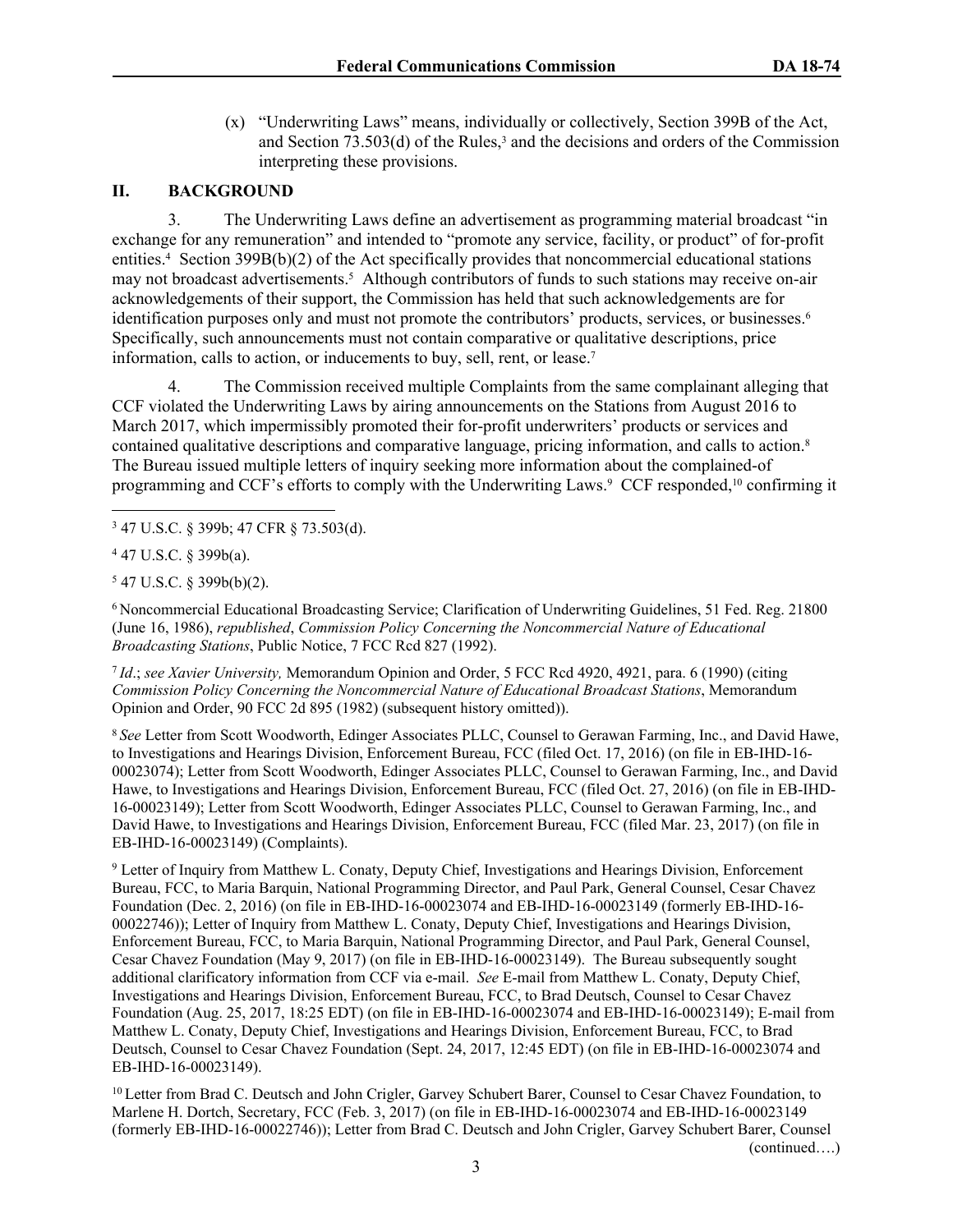broadcast the complained-of Underwriting Announcements over the Stations, without disputing many of the factual assertions contained in the Complaints.11 Thereafter, the Parties agreed to enter into this Consent Decree.

# **III. TERMS OF AGREEMENT**

5. **Adopting Order**. The provisions of this Consent Decree shall be incorporated by the Bureau in an Adopting Order without change, addition, deletion, or modification.

6. **Jurisdiction**. CCF agrees that the Bureau has jurisdiction over it and the matters contained in this Consent Decree and that the Bureau has the authority to enter into and adopt this Consent Decree.

7. **Effective Date; Violations**. The Parties agree that this Consent Decree shall become effective on the Effective Date as defined herein. As of the Effective Date, the Parties agree that this Consent Decree shall have the same force and effect as any other order of the Commission.

8. **Termination of Investigation**. In express reliance on the covenants and representations in this Consent Decree and to avoid further expenditure of public resources, the Bureau agrees to terminate the Investigation and dismiss the Complaints. In consideration for the termination of the Investigation and dismissal of the Complaints, CCF agrees to the terms, conditions, and procedures contained herein. The Bureau further agrees that in the absence of new material evidence, it will not use the facts developed in the Investigation through the Effective Date, or the existence of this Consent Decree, to institute on its own motion, any new proceeding, formal or informal, or take any action on its own motion against CCF concerning the matters that were the subject of the Investigation. The Bureau also agrees that in the absence of new material evidence, it will not use the facts developed in the Investigation through the Effective Date, or the existence of this Consent Decree, to institute on its own motion any proceeding, formal or informal, or take any action on its own motion against CCF with respect to CCF's basic qualifications, including its character qualifications, to be a Commission licensee or hold Commission licenses or authorizations.

9. **Admission of Liability**. CCF admits, in express reliance on the provisions of Paragraph 8 herein, that its actions with respect to the broadcast of the material referenced in Paragraph 4 of this Consent Decree violated the Commission's Underwriting Laws.

10. **Moratorium on Underwriting on Behalf of For-Profit Entities**. For the term of one year from the Effective Date, CCF shall ensure that the Stations, and/or any noncommercial broadcast facility CCF then owns or thereafter acquires, refrain from airing any Underwriting Announcement on behalf of any for-profit entity. Moreover, CCF shall refrain from accepting or entering into any agreement or arrangement with any for-profit entity that contemplates or requires the broadcast of any such material during such period. After the moratorium period expires, any announcements that CCF airs on behalf of for-profit entities shall comply with the Underwriting Laws.

11. **Compliance Officer**. Within fourteen (14) calendar days after the Effective Date, CCF shall designate an independent FCC regulatory counsel or other third party with the requisite corporate and organizational authority and knowledge to serve as a Compliance Officer and to discharge the duties

<sup>(</sup>Continued from previous page)

to Cesar Chavez Foundation, to Marlene H. Dortch, Secretary, FCC (May 23, 2017) (on file in EB-IHD-16- 00023149 (formerly EB-IHD-16-00022746)); E-mail from Brad Deutsch, Garvey Schubert Barer, Counsel to Cesar Chavez Foundation, to Matthew L. Conaty, Deputy Chief, Investigations and Hearings Division, Enforcement Bureau, FCC (Sept. 1, 2017, 17:07 EDT) (on file in EB-IHD-16-00023074 and EB-IHD-16-00023149); E-mail from Brad Deutsch, Garvey Schubert Barer, Counsel to Cesar Chavez Foundation, to Matthew L. Conaty, Deputy Chief, Investigations and Hearings Division, Enforcement Bureau, FCC (Oct. 6, 2017, 16:53 EDT) (on file in EB-IHD-16- 00023074 and EB-IHD-16-00023149).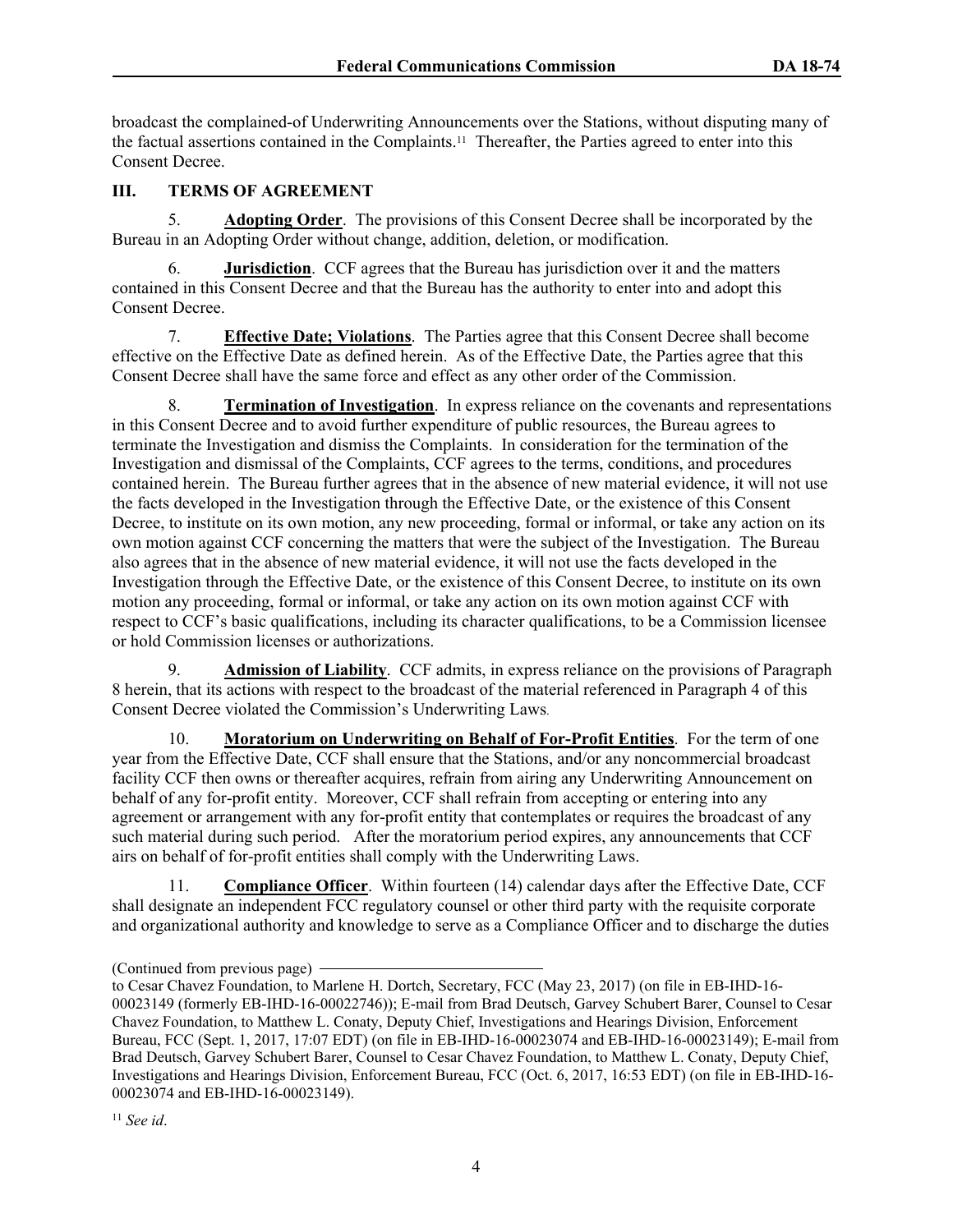set forth below. The person designated as Compliance Officer shall be responsible for developing, implementing, and administering the Underwriting Compliance Plan and ensuring that CCF complies with the terms and conditions of the Underwriting Compliance Plan and this Consent Decree. In addition to the general knowledge of the Communications Laws necessary to discharge his or her duties under this Consent Decree, the Compliance Officer shall have specific knowledge of the Underwriting Laws before assuming his/her duties. If the Compliance Officer is not an FCC regulatory counsel, CCF shall consult with outside FCC regulatory counsel regarding CCF's overall compliance with the Underwriting Laws. Such consultations shall occur on a biannual basis, if not more frequently.

12. **Underwriting Compliance Plan**. CCF shall, within, ninety (90) calendar days after the Effective Date, develop and implement an Underwriting Compliance Plan designed to ensure its immediate compliance with the Communications Laws and with the terms and conditions of this Consent Decree.

- (a) **Underwriting Compliance Notification**. Within three (3) calendar days of the Effective Date, CCF shall immediately notify and distribute to Covered Employees at the Stations, and at any noncommercial broadcast facilities it then owns, notice of the requirements of Paragraphs 10 and 12. The Notification shall explain the Underwriting Laws that the Covered Employees shall follow.
	- i. CCF shall provide a copy of such Underwriting Compliance Notification to the Enforcement Bureau within seven (7) calendar days from the Effective Date.
	- ii. Every thirty (30) days from the Effective Date, CCF shall review its Underwriting Compliance Notification, and provide any updates or amendments thereto, to all Covered Employees.
	- iii. CCF shall, within seven (7) days of newly acquiring any noncommercial broadcast facility during the period of this agreement, adopt the foregoing procedures outlined in Paragraphs 10 through 12 to those facilities and follow them thereafter.
- (b) **Consultation with Counsel**. If the Compliance Officer is not an FCC regulatory counsel, CCF shall consult with outside FCC regulatory counsel regarding CCF's overall compliance with the Underwriting Laws. Such consultations shall occur on a biannual basis, if not more frequently.
- (c) **Operating Procedures**. Within ninety (90) calendar days of the Effective Date, CCF shall establish Operating Procedures that all Covered Employees must follow to help ensure CCF's compliance with the Communications Laws, including the Underwriting Laws. CCF's Operating Procedures shall include internal procedures and policies specifically designed to ensure that CCF complies with the Underwriting Laws. CCF shall use a multi-level review procedure for underwriting content to be aired on the Stations. The Compliance Officer, or a management-level employee of CCF directly supervised by the Compliance Officer, shall review all scripts of Underwriting Announcements prior to broadcast. CCF shall develop an Underwriting Compliance Checklist that describes the steps that a Covered Employee must follow to ensure that all material approved for broadcast is consistent with relevant past Commission precedent regarding the Underwriting Laws.
- (d) **Compliance Manual**. Within ninety (90) calendar days of the Effective Date, CCF shall develop and distribute a Compliance Manual to all Covered Employees. The Compliance Manual shall explain the Underwriting Laws and set forth the Operating Procedures that the Covered Employees shall follow to help ensure CCF's compliance with the Communications Laws, including the Underwriting Laws. CCF shall periodically review and revise the Compliance Manual as necessary to ensure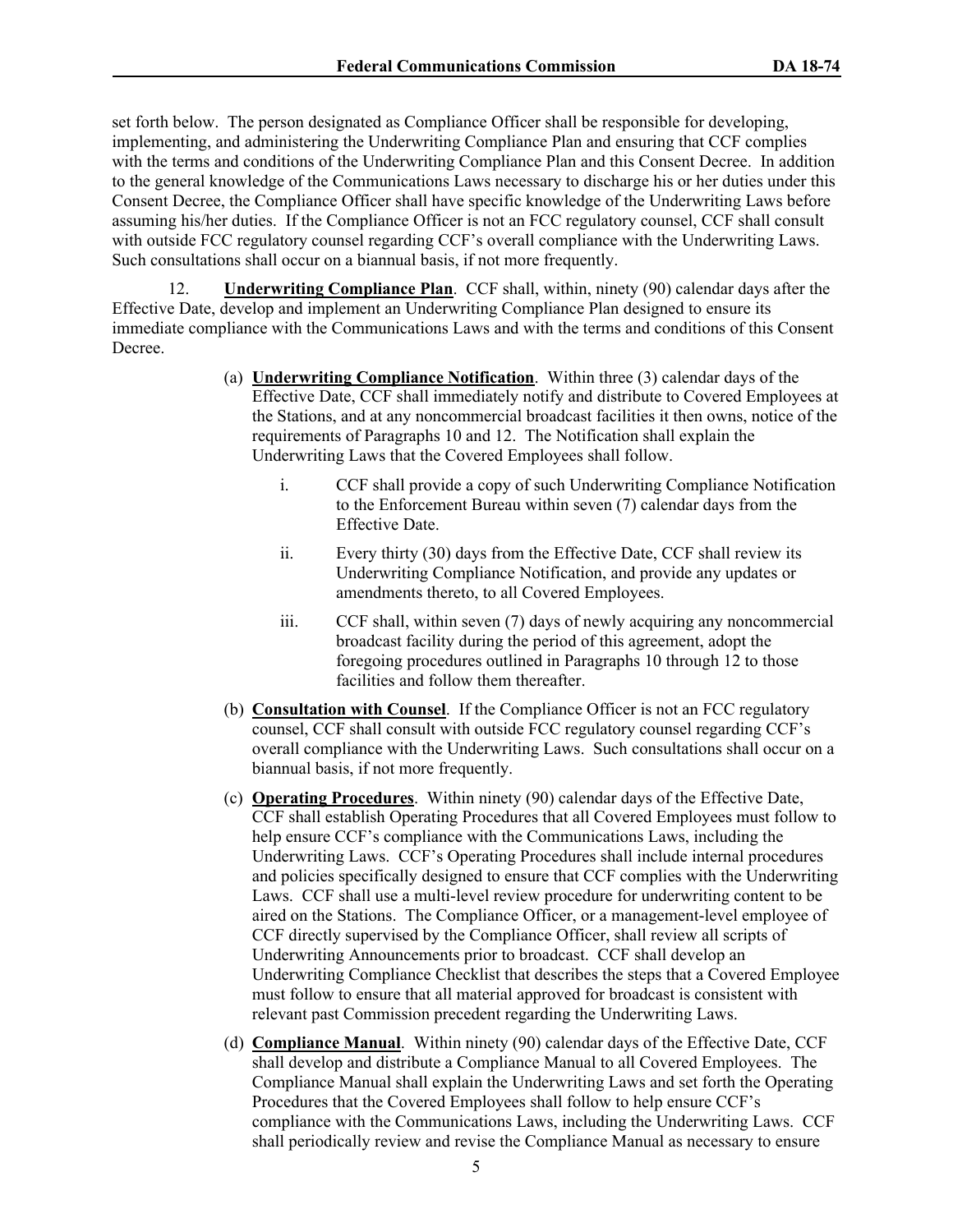the information set forth therein remains current and accurate. CCF shall distribute any revisions to the Compliance Manual to all Covered Employees within three (3) calendar days of any updated revisions.

- (e) **Underwriting Compliance Training Program**. Within ninety (90) calendar days of the Effective Date, CCF shall establish an Underwriting Compliance Training Program in compliance with the Underwriting Laws and the Operating Procedures that CCF will follow immediately following the Underwriting Compliance Plan as stated in Paragraphs 10 through 14. As part of the Underwriting Compliance Training Program, Covered Employees shall be advised of CCF's obligation to report any noncompliance with the Underwriting Laws under Paragraph 13 of this Consent Decree and shall be instructed on how to disclose noncompliance to the Compliance Officer. All Covered Employees shall be trained pursuant to the Compliance Training Program within one-hundred twenty (120) calendar days after the Effective Date, except that any person who becomes a Covered Employee at any time after the initial Compliance Training Program shall be trained within thirty (30) calendar days after the date such person becomes a Covered Employee. CCF shall repeat compliance training on an annual basis, and shall periodically review and revise the Compliance Training Program as necessary to ensure that it remains current and complete and to enhance its effectiveness.
- (f) **Compliance Education Program**. Within ninety (90) calendar days of the Effective Date, CCF shall implement and maintain a plan to educate prospective for-profit underwriters about appropriate underwriting content and about how CCF incorporates such underwriting content in the announcements that it prepares for underwriter approval and eventual broadcast over the Station. To that end, CCF shall summarize the Underwriting Laws for each prospective for-profit client before accepting any contract with a prospective for-profit client to air Underwriting Announcements over the Station, and shall prepare the Underwriting Announcement for the underwriter's review. CCF shall not broadcast over any Station any announcement that does not comply with the Underwriting Laws.
- (g) **Cooperation with Enforcement Bureau Review**. Consistent with its obligations under Section 403 of the Act,<sup>12</sup> CCF shall provide a copy of all draft materials that it produces pursuant to Paragraph 12 to the Enforcement Bureau within seventy-five (75) calendar days from the Effective Date.

13. **Reporting Noncompliance**. CCF shall report any noncompliance with the Underwriting Laws and with the terms and conditions of this Consent Decree within thirty (30) calendar days after discovery of such noncompliance. Such reports shall include a detailed explanation of: (i) each instance of noncompliance; (ii) the steps that CCF has taken or will take to address such noncompliance; (iii) the schedule on which such actions will be taken; and (iv) the steps that CCF has taken or will take to prevent the recurrence of any such noncompliance. All reports of noncompliance shall be submitted to the Chief,

<sup>12</sup> 47 U.S.C. § 403. *See Ramsey Electronics*, *Inc.*, Notice of Apparent Liability for Forfeiture, 21 FCC Rcd 458, 463, para. 13 (EB 2006) (forfeiture paid) (requiring, pursuant to Section 403 of the Act, that licensee submit a report to the Commission describing the steps it has taken to come into compliance with the Act and the Rules); *see also Hilton Worldwide Holdings*, *Inc.*, Notice of Apparent Liability for Forfeiture and Order, 30 FCC Rcd 12284, 12289, para. 17, n.35 (2015) (noting that Section 403 of the Act grants the Commission both the authority to institute inquiries and "the power to make and enforce any order or orders" relating to its inquiries into compliance with the Act, and that Section 0.111(a)(17) of the rules grants the Enforcement Bureau the authority to "'[i]dentify and analyze complaint information, conduct investigations, conduct external audits and collect information . . . in connection with complaints, on its own initiative or upon request of another Bureau or Office'") (quoting 47 CFR §  $0.111(a)(17)$ ).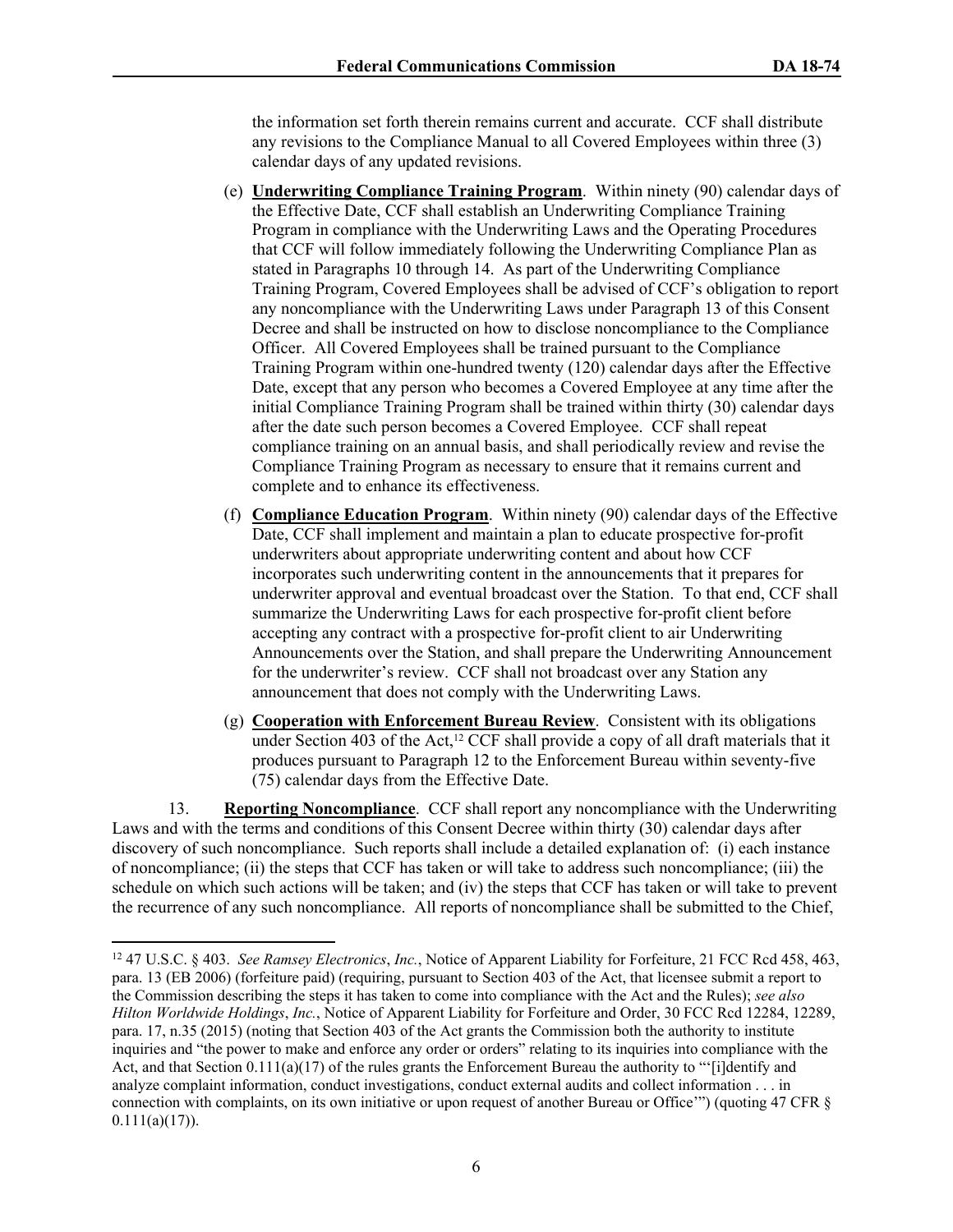Investigations and Hearings Division, Enforcement Bureau, Federal Communications Commission, Room 4-C330, 445 12th Street, S.W., Washington, D.C. 20554, with a copy submitted electronically to Jeffrey J. Gee at Jeffrey.Gee@fcc.gov, Matthew L. Conaty at Matthew.Conaty@fcc.gov, Kenneth M. Scheibel, Jr., at Kenneth.Scheibel@fcc.gov, and Jennifer A. Lewis at Jennifer.Lewis@fcc.gov.

14. **Compliance Reports**. CCF shall file Compliance Reports with the Commission ninety (90) days after the Effective Date, twelve (12) months after the Effective Date, twenty-four (24) months after the Effective Date, thirty-six (36) months after the Effective Date, and forty-eight (48) months after the Effective Date.

- (a) Each Compliance Report shall include a detailed description of CCF's efforts during the relevant period to comply with the terms and conditions of this Consent Decree and the Underwriting Laws. In addition, each Compliance Report shall include a certification by the Compliance Officer, as an agent and on behalf of CCF, stating that the Compliance Officer has personal knowledge that CCF: (i) has established and implemented the Compliance Plan; (ii) has utilized the Operating Procedures since the implementation of the Compliance Plan; and (iii) is not aware of any instances of noncompliance with the terms and conditions of this Consent Decree, including the reporting obligations set forth in Paragraph 13 of this Consent Decree.
- (b) The Compliance Officer's certification shall be accompanied by a statement explaining the basis for such certification and shall comply with Section 1.16 of the Rules and be subscribed to as true under penalty of perjury in substantially the form set forth therein.<sup>13</sup>
- (c) If the Compliance Officer cannot provide the requisite certification, the Compliance Officer, as an agent and on behalf of CCF, shall provide the Commission with a detailed explanation of the reason(s) why and describe fully: (i) each instance of noncompliance; (ii) the steps that CCF has taken or will take to address such noncompliance, including the schedule on which proposed remedial actions will be taken; and (iii) the steps that CCF has taken or will take to prevent the recurrence of any such noncompliance, including the schedule on which such preventive action will be taken.
- (d) All Compliance Reports shall be submitted to the Chief, Investigations and Hearings Division, Enforcement Bureau, Federal Communications Commission, Room 4- C330, 445 12th Street, S.W., Washington, D.C. 20554, with a copy submitted electronically to Jeffrey J. Gee at Jeffrey.Gee@fcc.gov, Matthew L. Conaty at Matthew.Conaty@fcc.gov, Kenneth M. Scheibel, Jr. at Kenneth.Scheibel@fcc.gov, and Jennifer A. Lewis at Jennifer.Lewis@fcc.gov.

15. **Termination Date**. The requirements set forth in Paragraphs 11 through 14 of this Consent Decree shall expire forty-eight (48) months after the Effective Date.

16. **Civil Penalty**. CCF will pay a civil penalty to the United States Treasury in the amount of one hundred fifteen thousand dollars (\$115,000) within thirty (30) calendar days of the Effective Date. CCF shall send electronic notification of payment to Jeffrey J. Gee at Jeffrey.Gee@fcc.gov, Matthew L. Conaty at Matthew.Conaty@fcc.gov, Kenneth M. Scheibel, Jr., at Kenneth.Scheibel@fcc.gov, and to Jennifer A. Lewis at Jennifer.lewis@fcc.gov on the date said payment is made. The payment must be made by check or similar instrument, wire transfer, or credit card, and must include the Account Number and FRN referenced above. Regardless of the form of payment, a completed FCC Form 159 (Remittance Advice)<sup>14</sup> must be submitted. When completing the FCC Form 159, enter the Account Number in block

<sup>13</sup> *See* 47 CFR § 1.16.

<sup>14</sup> FCC Form 159 and instructions for completing the form are at http://www.fcc.gov/Forms/Form159/159.pdf.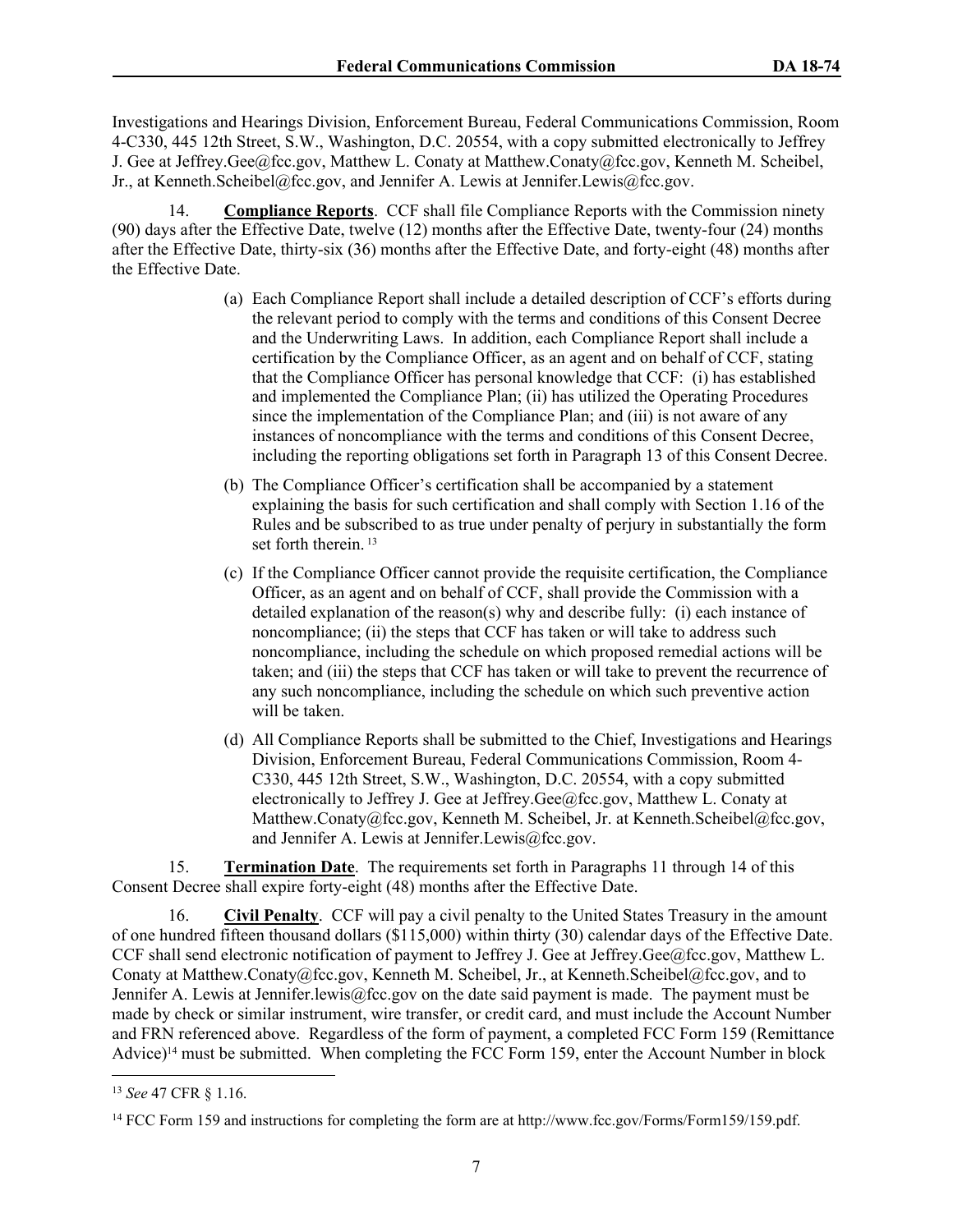number 23A (call sign/other ID) and enter the letters "FORF" in block number 24A (payment type code). Below are additional instructions that should be followed based on the form of payment selected:

- Payment by check or money order must be made payable to the order of the Federal Communications Commission. Such payments (along with the completed Form 159) must be mailed to Federal Communications Commission, P.O. Box 979088, St. Louis, MO 63197- 9000, or sent via overnight mail to U.S. Bank – Government Lockbox #979088, SL-MO-C2-GL, 1005 Convention Plaza, St. Louis, MO 63101.
- Payment by wire transfer must be made to ABA Number 021030004, receiving bank TREAS/NYC, and Account Number 27000001. To complete the wire transfer and ensure appropriate crediting of the wired funds, a completed Form 159 must be faxed to U.S. Bank at (314) 418-4232 on the same business day the wire transfer is initiated.
- Payment by credit card must be made by providing the required credit card information on FCC Form 159 and signing and dating the Form 159 to authorize the credit card payment. The completed Form 159 must then be mailed to Federal Communications Commission, P.O. Box 979088, St. Louis, MO 63197-9000, or sent via overnight mail to U.S. Bank – Government Lockbox #979088, SL-MO-C2-GL, 1005 Convention Plaza, St. Louis, MO 63101.

Questions regarding payment procedures should be addressed to the Financial Operations Group Help Desk by phone,  $1-877-480-3201$ , or by e-mail, ARINOUIRIES@fcc.gov.

17. **Underwriting Complaints; Subsequent Investigations**. Pursuant to the limitations set forth under Paragraphs 8 and 25, nothing in this Consent Decree shall prevent the Commission or its delegated authority from adjudicating complaints filed pursuant to the Underwriting Laws against CCF or its affiliates for alleged violations of the Act or the Rules or for any other type of alleged misconduct, regardless of when such misconduct took place. The Commission's adjudication of any such complaints will be based solely on the record developed in that proceeding. Except as expressly provided in this Consent Decree, this Consent Decree shall not prevent the Commission from investigating new evidence of noncompliance by Licensee with the Act or the Rules.

18. **Event of Default by Nonpayment**. CCF agrees that an Event of Default shall occur upon the failure by CCF to pay the full amount on or before the due date specified in this Consent Decree.

19. **Interest, Charges for Collection, and Acceleration of Maturity Date**. After an Event of Default has occurred under this Consent Decree, the then unpaid amount of the civil penalty shall accrue interest, computed using the U.S. Prime Rate in effect on the date of the Event of Default plus 4.75 percent, from the date of the Event of Default until payment in full. Upon an Event of Default, the then unpaid amount of the civil penalty, together with interest, any penalties permitted and/or required by the law, including but not limited to 31 U.S.C. § 3717 and administrative charges, plus the costs of collection, litigation, and attorneys' fees, shall become immediately due and payable, without notice, presentment, demand, protest, or notice of protest of any kind, all of which are waived by CCF.

20. **Waivers**. As of the Effective Date, CCF waives any and all rights it may have to seek administrative or judicial reconsideration, review, appeal, or stay, or to otherwise challenge or contest the validity of this Consent Decree and the Adopting Order. CCF shall retain the right to challenge Commission interpretation of the Consent Decree or any terms contained herein. If either Party (or the United States on behalf of the Commission) brings a judicial action to enforce the terms of the Consent Decree or the Adopting Order, neither CCF nor the Commission shall contest the validity of the Consent Decree or the Adopting Order, and CCF shall waive any statutory right to a trial *de novo*. CCF hereby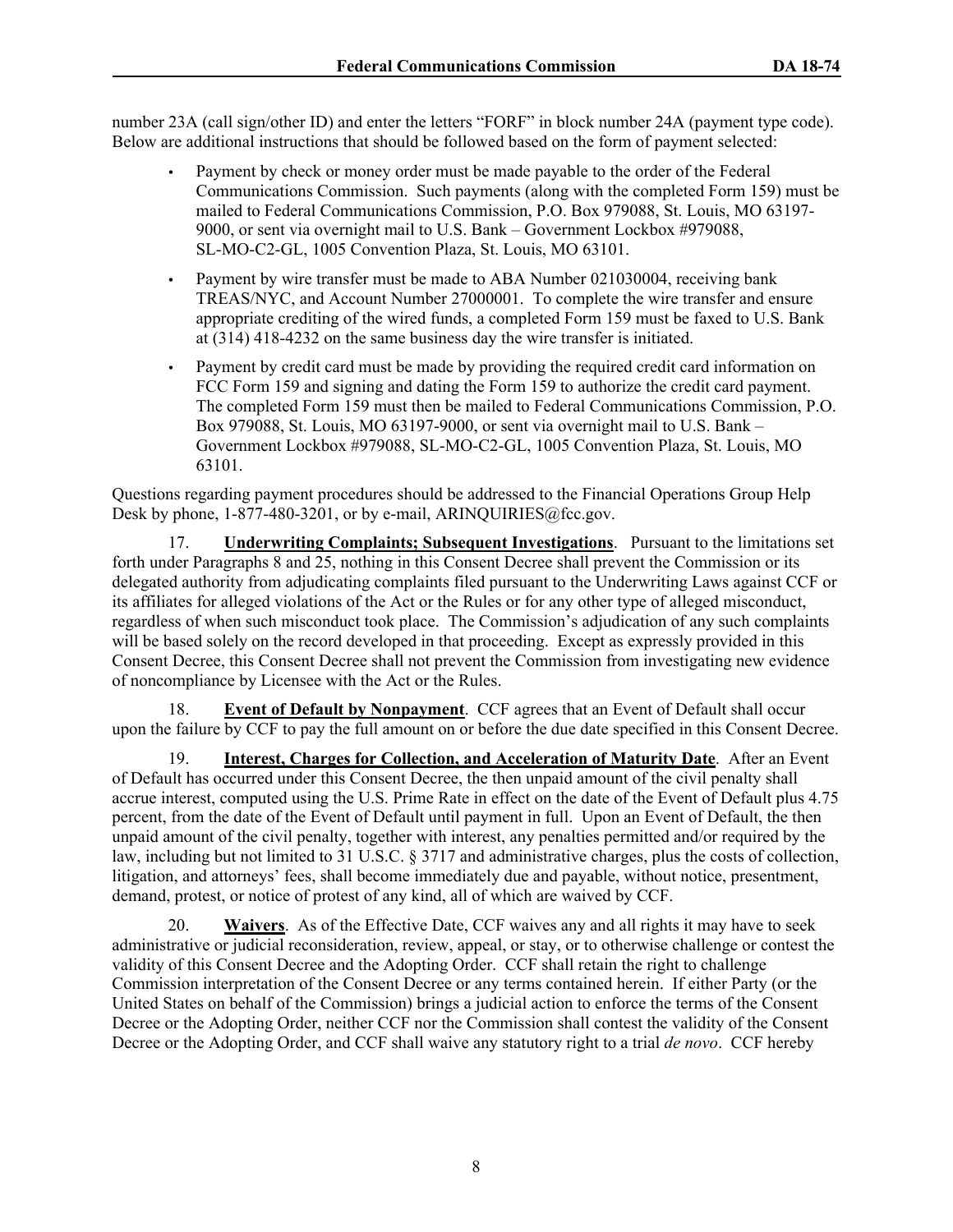agrees to waive any claims it may otherwise have under the Equal Access to Justice Act<sup>15</sup> relating to the matters addressed in this Consent Decree.

21. **Severability**. The Parties agree that if any of the provisions of the Consent Decree shall be held unenforceable by any court of competent jurisdiction, such unenforceability shall not render unenforceable the entire Consent Decree, but rather the entire Consent Decree shall be construed as if not containing the particular unenforceable provision or provisions, and the rights and obligations of the Parties shall be construed and enforced accordingly.

22. **Invalidity**. In the event that this Consent Decree in its entirety is rendered invalid by any court of competent jurisdiction, it shall become null and void and may not be used in any manner in any legal proceeding.

23. **Subsequent Rule or Order**. The Parties agree that if any provision of this Consent Decree conflicts with any subsequent Rule or Order adopted by the Commission (except an Order specifically intended to revise the terms of this Consent Decree to which CCF does not expressly consent) that provision will be superseded by such Rule or Order.

24. **Successors, Assigns, and Transferees**. CCF agrees that the terms of this Consent Decree, with the exception of Paragraph 10, shall be binding on its successors, assigns, and transferees, for the duration of the agreement, unless such successor, assign, or transferee has a compliance record free from any liability found and finally determined under any Warning, Notice of Violation, Admonishment, Notice of Apparent Liability, Forfeiture Order, Consent Decree, or other FCC enforcement action, decision, or settlement, respecting the successor, assignee, or transferee, that was (i) issued and became final during the 36-month period immediately preceding the Effective Date, pursuant to any provision of the Act or Rules, or (ii) issued and became final during the 120-month period immediately preceding the Effective Date, pursuant to the Underwriting Laws ("Exempted Successor"). CCF further agrees as follows:

- (a) that any application seeking Commission consent to the assignment of Station KNAI and/or KUFW to an Exempted Successor shall include a certification or affidavit from CCF which affirms that it, and/or its successor, assignee, or transferee, has satisfied the obligations under Paragraph 12;<sup>16</sup>
- (b) in the event CCF consummates an assignment of Station KNAI and/or KUFW to an Exempted Successor within 90 days of the Effective Date, then the Exempted Successor shall assume CCF's obligations under Paragraph 12;
- (c) that any authority granted to a successor, assignee, or transferee, shall be conditioned upon CCF's filing a compliance report at the time of sale which details all steps taken to satisfy the obligations under Paragraphs 12 and 24, as well as its certification thereto; and that
- (d) nothing in this Paragraph shall limit the Commission's rights under Paragraphs 8 and 17, and shall not prevent the Commission from investigating new material evidence that the settlement hereunder was falsely procured by CCF, or new evidence of noncompliance by CCF with the Act or the Rules.

25. **Final Settlement**. The Parties agree and acknowledge that this Consent Decree shall constitute a final settlement between the Parties with respect to the Investigation.

<sup>15</sup> *See* 5 U.S.C. § 504; 47 CFR §§ 1.1501–1.530.

<sup>&</sup>lt;sup>16</sup> Such certification or affidavit shall include language that CCF has satisfied its obligations under Paragraph 12 "to the best of its knowledge."